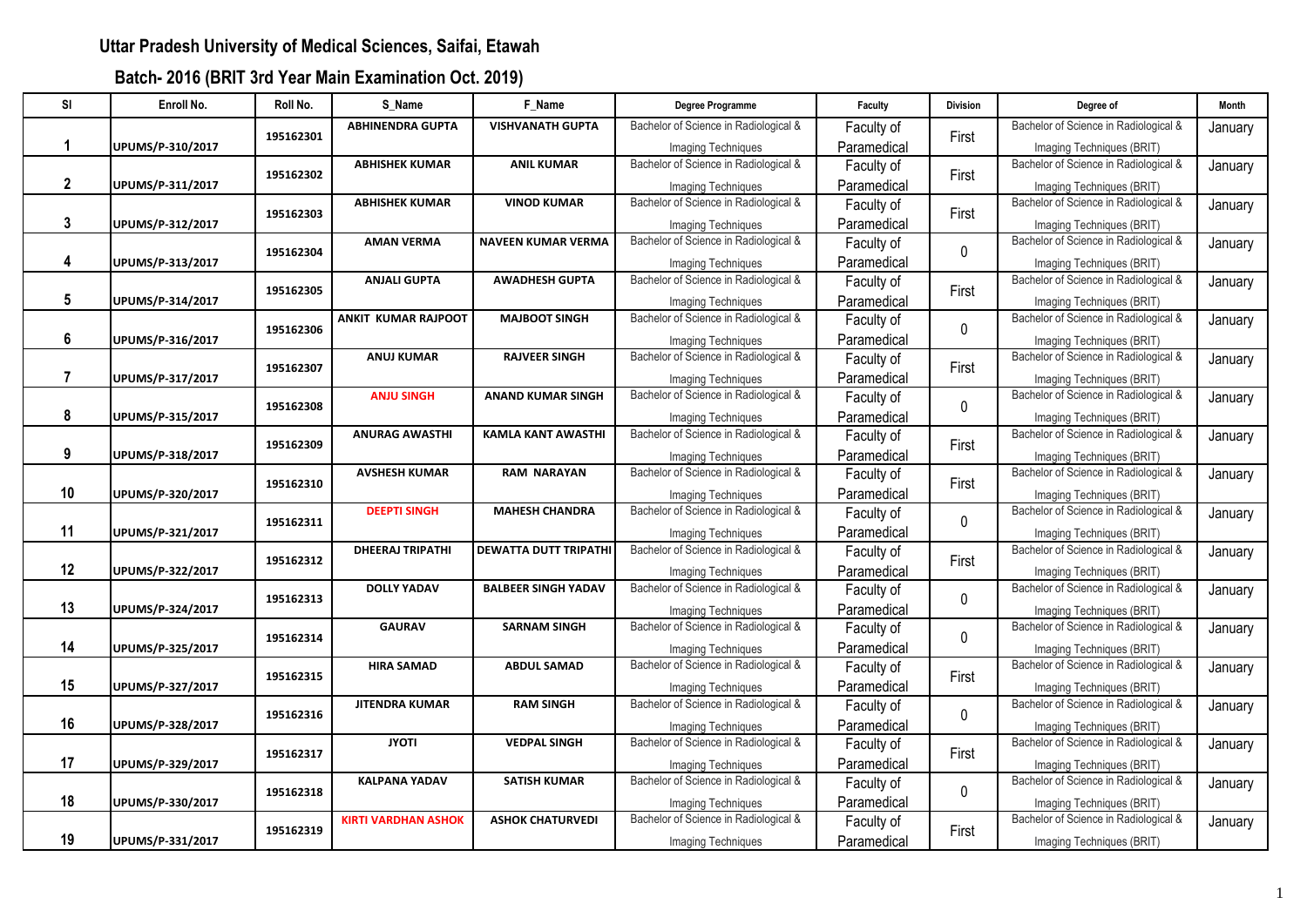| <b>SI</b> | Enroll No.       | Roll No.  | S_Name                     | F Name                   | Degree Programme                      | Faculty     | <b>Division</b> | Degree of                             | <b>Month</b> |
|-----------|------------------|-----------|----------------------------|--------------------------|---------------------------------------|-------------|-----------------|---------------------------------------|--------------|
|           |                  |           | <b>KM DIVYA SAXENA</b>     | <b>ANIL SAXENA</b>       | Bachelor of Science in Radiological & | Faculty of  |                 | Bachelor of Science in Radiological & | January      |
| 20        | UPUMS/P-322/2017 | 195162320 |                            |                          | Imaging Techniques                    | Paramedical | $\mathbf 0$     | Imaging Techniques (BRIT)             |              |
|           |                  |           | <b>KM.SONI</b>             | YOGENDRA SINGH           | Bachelor of Science in Radiological & | Faculty of  |                 | Bachelor of Science in Radiological & | January      |
| 21        | UPUMS/P-338/2017 | 195162321 |                            |                          | <b>Imaging Techniques</b>             | Paramedical | $\mathbf 0$     | Imaging Techniques (BRIT)             |              |
|           |                  |           | <b>KULDEEP SINGH</b>       | <b>KANHYA LAL</b>        | Bachelor of Science in Radiological & | Faculty of  | $\pmb{0}$       | Bachelor of Science in Radiological & | January      |
| 22        | UPUMS/P-339/2017 | 195162322 |                            |                          | Imaging Techniques                    | Paramedical |                 | Imaging Techniques (BRIT)             |              |
|           |                  | 195162323 | <b>KUSUM MISHRA</b>        | <b>RAM NIWAS MISHRA</b>  | Bachelor of Science in Radiological & | Faculty of  | First           | Bachelor of Science in Radiological & | January      |
| 23        | UPUMS/P-340/2017 |           |                            |                          | <b>Imaging Techniques</b>             | Paramedical |                 | Imaging Techniques (BRIT)             |              |
|           |                  | 195162324 | <b>LUBNA SULTAN</b>        | <b>SULTAN UMAR KHAN</b>  | Bachelor of Science in Radiological & | Faculty of  | First           | Bachelor of Science in Radiological & | January      |
| 24        | UPUMS/P-341/2017 |           |                            | <b>WARSI</b>             | Imaging Techniques                    | Paramedical |                 | Imaging Techniques (BRIT)             |              |
|           |                  | 195162325 | <b>MEGHA GOYAL</b>         | <b>NAND KISHOR</b>       | Bachelor of Science in Radiological & | Faculty of  | First           | Bachelor of Science in Radiological & | January      |
| 25        | UPUMS/P-343/2017 |           |                            |                          | Imaging Techniques                    | Paramedical |                 | Imaging Techniques (BRIT)             |              |
|           |                  | 195162326 | MOHD. HASHIM               | <b>ASRAR AHMAD</b>       | Bachelor of Science in Radiological & | Faculty of  | $\mathbf 0$     | Bachelor of Science in Radiological & | January      |
| 26        | UPUMS/P-344/2017 |           |                            |                          | <b>Imaging Techniques</b>             | Paramedical |                 | Imaging Techniques (BRIT)             |              |
|           |                  | 195162327 | <b>MONU YADAW</b>          | <b>SADHAV SINGH</b>      | Bachelor of Science in Radiological & | Faculty of  | First           | Bachelor of Science in Radiological & | January      |
| 27        | UPUMS/P-345/2017 |           |                            |                          | <b>Imaging Techniques</b>             | Paramedical |                 | Imaging Techniques (BRIT)             |              |
|           |                  | 195162328 | <b>NITISH KUMAR</b>        | <b>RAM LAKHAN</b>        | Bachelor of Science in Radiological & | Faculty of  | First           | Bachelor of Science in Radiological & | January      |
| 28        | UPUMS/P-347/2017 |           |                            |                          | Imaging Techniques                    | Paramedical |                 | Imaging Techniques (BRIT)             |              |
|           |                  | 195162329 | <b>PAWAN KUMAR</b>         | <b>JALSARAM YADAV</b>    | Bachelor of Science in Radiological & | Faculty of  | $\mathbf 0$     | Bachelor of Science in Radiological & | January      |
| 29        | UPUMS/P-348/2017 |           |                            |                          | Imaging Techniques                    | Paramedical |                 | Imaging Techniques (BRIT)             |              |
|           |                  | 195162330 | <b>KM.PRIYANKA</b>         | <b>KAILASH CHANDRA</b>   | Bachelor of Science in Radiological & | Faculty of  | First           | Bachelor of Science in Radiological & | January      |
| 30        | UPUMS/P-335/2017 |           |                            |                          | <b>Imaging Techniques</b>             | Paramedical |                 | Imaging Techniques (BRIT)             |              |
|           |                  | 195162331 | <b>SANTOSH KUMAR BIND</b>  | <b>LAL BAHADUR BIND</b>  | Bachelor of Science in Radiological & | Faculty of  | $\mathbf 0$     | Bachelor of Science in Radiological & | January      |
| 31        | UPUMS/P-351/2017 |           |                            |                          | <b>Imaging Techniques</b>             | Paramedical |                 | Imaging Techniques (BRIT)             |              |
|           |                  | 195162332 | <b>SANTOSH KUMAR YADAV</b> | <b>UMASHANKAR YADAV</b>  | Bachelor of Science in Radiological & | Faculty of  | First           | Bachelor of Science in Radiological & | January      |
| 32        | UPUMS/P-352/2017 |           |                            |                          | <b>Imaging Techniques</b>             | Paramedical |                 | Imaging Techniques (BRIT)             |              |
|           |                  | 195162333 | <b>SATYA DEV MAURYA</b>    | <b>ASHOK KUMAR</b>       | Bachelor of Science in Radiological & | Faculty of  | First           | Bachelor of Science in Radiological & | January      |
| 33        | UPUMS/P-353/2017 |           |                            |                          | Imaging Techniques                    | Paramedical |                 | Imaging Techniques (BRIT)             |              |
|           |                  | 195162334 | <b>SHAILESH YADAV</b>      | <b>MUSAI RAM</b>         | Bachelor of Science in Radiological & | Faculty of  | First           | Bachelor of Science in Radiological & | January      |
| 34        | UPUMS/P-355/2017 |           |                            |                          | Imaging Techniques                    | Paramedical |                 | Imaging Techniques (BRIT)             |              |
|           |                  | 195162335 | <b>SHAZEB AHMED KHAN</b>   | <b>SHAMIM AHMED KHAN</b> | Bachelor of Science in Radiological & | Faculty of  | $\mathbf 0$     | Bachelor of Science in Radiological & | January      |
| 35        | UPUMS/P-356/2017 |           |                            |                          | Imaging Techniques                    | Paramedical |                 | Imaging Techniques (BRIT)             |              |
|           |                  | 195162336 | <b>SHIV KUMAR HARIJAN</b>  | <b>KAMALESH PRASAD</b>   | Bachelor of Science in Radiological & | Faculty of  | $\mathbf 0$     | Bachelor of Science in Radiological & | January      |
| 36        | UPUMS/P-357/2017 |           |                            |                          | Imaging Techniques                    | Paramedical |                 | Imaging Techniques (BRIT)             |              |
|           |                  | 195162337 | <b>SHIVAM SHARMA</b>       | <b>NISHOK SHARMA</b>     | Bachelor of Science in Radiological & | Faculty of  | $\mathbf 0$     | Bachelor of Science in Radiological & | January      |
| 37        | UPUMS/P-358/2017 |           |                            |                          | <b>Imaging Techniques</b>             | Paramedical |                 | Imaging Techniques (BRIT)             |              |
|           |                  | 195162338 | <b>SHIVOM AGRAHARI</b>     | <b>BAIJNATH AGRAHARI</b> | Bachelor of Science in Radiological & | Faculty of  | First           | Bachelor of Science in Radiological & | January      |
| 38        | UPUMS/P-359/2017 |           |                            |                          | Imaging Techniques                    | Paramedical |                 | Imaging Techniques (BRIT)             |              |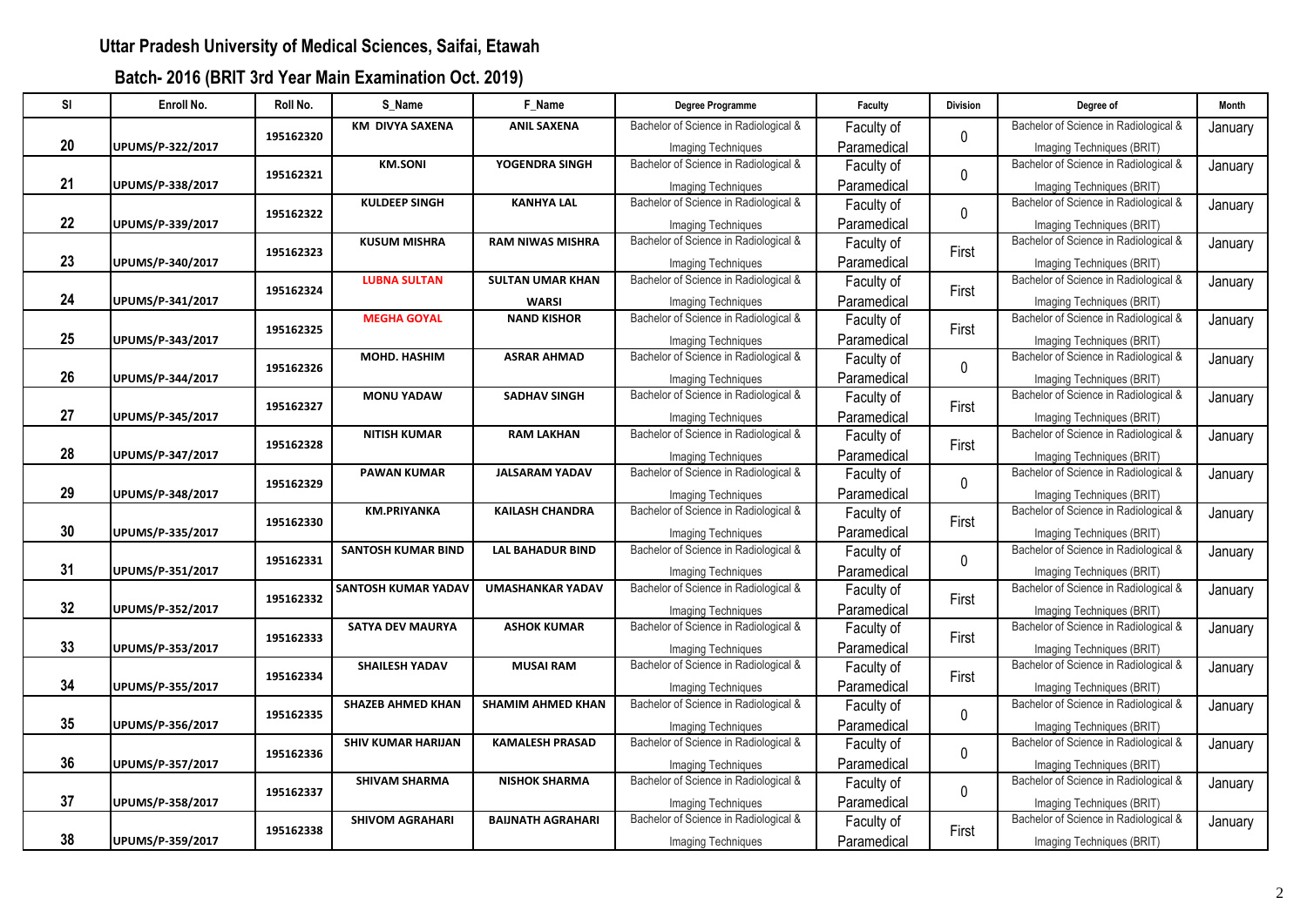| Batch- 2016 (BRIT 3rd Year Main Examination Oct. 2019) |  |  |  |
|--------------------------------------------------------|--|--|--|
|--------------------------------------------------------|--|--|--|

| <b>SI</b> | Enroll No.       | Roll No.  | S Name                 | F Name                 | Degree Programme                      | Faculty     | <b>Division</b> | Degree of                             | Month   |
|-----------|------------------|-----------|------------------------|------------------------|---------------------------------------|-------------|-----------------|---------------------------------------|---------|
|           |                  | 195162339 | <b>SHUBHANSHI RANI</b> | <b>DINESH KUMAR</b>    | Bachelor of Science in Radiological & | Faculty of  | First           | Bachelor of Science in Radiological & | January |
| 39        | UPUMS/P-360/2017 |           |                        |                        | Imaging Techniques                    | Paramedical |                 | Imaging Techniques (BRIT)             |         |
|           |                  | 195162340 | SONU                   | <b>DHANI RAM</b>       | Bachelor of Science in Radiological & | Faculty of  | First           | Bachelor of Science in Radiological & | January |
| 40        | UPUMS/P-361/2017 |           |                        |                        | Imaging Techniques                    | Paramedical |                 | Imaging Techniques (BRIT)             |         |
|           |                  | 195162341 | <b>UPENDRA KUMAR</b>   | <b>ASHOK PRAJAPATI</b> | Bachelor of Science in Radiological & | Faculty of  | First           | Bachelor of Science in Radiological & | January |
| 41        | UPUMS/P-363/2017 |           | <b>PRAJAPATI</b>       |                        | Imaging Techniques                    | Paramedical |                 | Imaging Techniques (BRIT)             |         |
|           |                  | 195162342 | <b>VARUN KUMAR</b>     | OM KAR                 | Bachelor of Science in Radiological & | Faculty of  | First           | Bachelor of Science in Radiological & | January |
| 42        | UPUMS/P-364/2017 |           |                        |                        | Imaging Techniques                    | Paramedical |                 | Imaging Techniques (BRIT)             |         |
|           |                  | 195162343 | YOGENDRA SINGH         | <b>AMAR SINGH</b>      | Bachelor of Science in Radiological & | Faculty of  |                 | Bachelor of Science in Radiological & | January |
| 43        | UPUMS/P-367/2017 |           |                        |                        | Imaging Techniques                    | Paramedical |                 | Imaging Techniques (BRIT)             |         |

## **Uttar Pradesh University of Medical Sciences, Saifai, Etawah Batch- 2017 (BRIT 3rd Year Main Examination Nov. 2020)**

| SI           | Enroll No.       | Roll No.  | S Name                  | F Name                  | Degree Programme                                            | Faculty                            | <b>Division</b> | Degree of                                                          | <b>Month</b> |
|--------------|------------------|-----------|-------------------------|-------------------------|-------------------------------------------------------------|------------------------------------|-----------------|--------------------------------------------------------------------|--------------|
|              |                  |           | <b>ABHISHEK KUMAR</b>   | <b>VIRENDRA KUMAR</b>   | Bachelor of Science in Radiological &                       | Faculty of Paramedical             |                 | Bachelor of Science in Radiological &                              | February     |
|              | UPUMS/P-311/2018 | 205162301 |                         |                         |                                                             |                                    |                 |                                                                    |              |
|              |                  |           | <b>MAURYA</b>           | <b>MAURYA</b>           | Imaging Techniques                                          | Sciences                           |                 | Imaging Techniques (BRIT)                                          |              |
|              |                  |           | AJAY YADAV              | <b>BANARASI YADAV</b>   | Bachelor of Science in Radiological &                       | Faculty of Paramedical             |                 | Bachelor of Science in Radiological &                              | February     |
|              | UPUMS/P-314/2018 | 205162302 |                         |                         |                                                             |                                    | First           |                                                                    |              |
| $\mathbf{2}$ |                  |           |                         |                         | Imaging Techniques                                          | Sciences                           |                 | Imaging Techniques (BRIT)                                          |              |
|              |                  |           | <b>AJAY KUMAR PATEL</b> | <b>RAM LAKHAN PATEL</b> | Bachelor of Science in Radiological &                       | <b>Faculty of Paramedical</b>      |                 | Bachelor of Science in Radiological &                              | February     |
|              | UPUMS/P-312/2018 | 205162303 |                         |                         |                                                             |                                    | First           |                                                                    |              |
| 3            |                  |           |                         |                         |                                                             |                                    |                 |                                                                    |              |
|              |                  |           | <b>ANIL KUMAR</b>       | RAM LAKHAN              | Imaging Techniques<br>Bachelor of Science in Radiological & | Sciences<br>Faculty of Paramedical |                 | Imaging Techniques (BRIT)<br>Bachelor of Science in Radiological & | February     |
|              |                  |           |                         |                         |                                                             |                                    |                 |                                                                    |              |
|              | UPUMS/P-317/2018 | 205162304 |                         |                         |                                                             |                                    | First           |                                                                    |              |
| 4            |                  |           |                         |                         | Imaging Techniques                                          | Sciences                           |                 | Imaging Techniques (BRIT)                                          |              |
|              |                  |           | ANNU VERMA              | RAMCHANDRA VERMA        | Bachelor of Science in Radiological &                       | Faculty of Paramedical             |                 | Bachelor of Science in Radiological &                              | February     |
|              | UPUMS/P-370/2018 | 205162305 |                         |                         |                                                             |                                    | First           |                                                                    |              |
| 5            |                  |           |                         |                         | Imaging Techniques                                          | Sciences                           |                 | Imaging Techniques (BRIT)                                          |              |
|              |                  |           | <b>ANSHUL KUMAR</b>     | <b>ARVIND KUMAR</b>     | Bachelor of Science in Radiological &                       | Faculty of Paramedical             |                 | Bachelor of Science in Radiological &                              | February     |
|              | UPUMS/P-319/2018 | 205162306 |                         |                         |                                                             |                                    | First           |                                                                    |              |
| 6            |                  |           |                         |                         |                                                             | Sciences                           |                 |                                                                    |              |
|              |                  |           | ANURAG SINGH GAUTAM     | <b>KAMELESH SINGH</b>   | Imaging Techniques<br>Bachelor of Science in Radiological & | <b>Faculty of Paramedical</b>      |                 | Imaging Techniques (BRIT)<br>Bachelor of Science in Radiological & | February     |
|              |                  |           |                         |                         |                                                             |                                    |                 |                                                                    |              |
|              | UPUMS/P-321/2018 | 205162307 |                         |                         |                                                             |                                    | First           |                                                                    |              |
|              |                  |           |                         | <b>GAUTAM</b>           | <b>Imaging Techniques</b>                                   | Sciences                           |                 | Imaging Techniques (BRIT)                                          |              |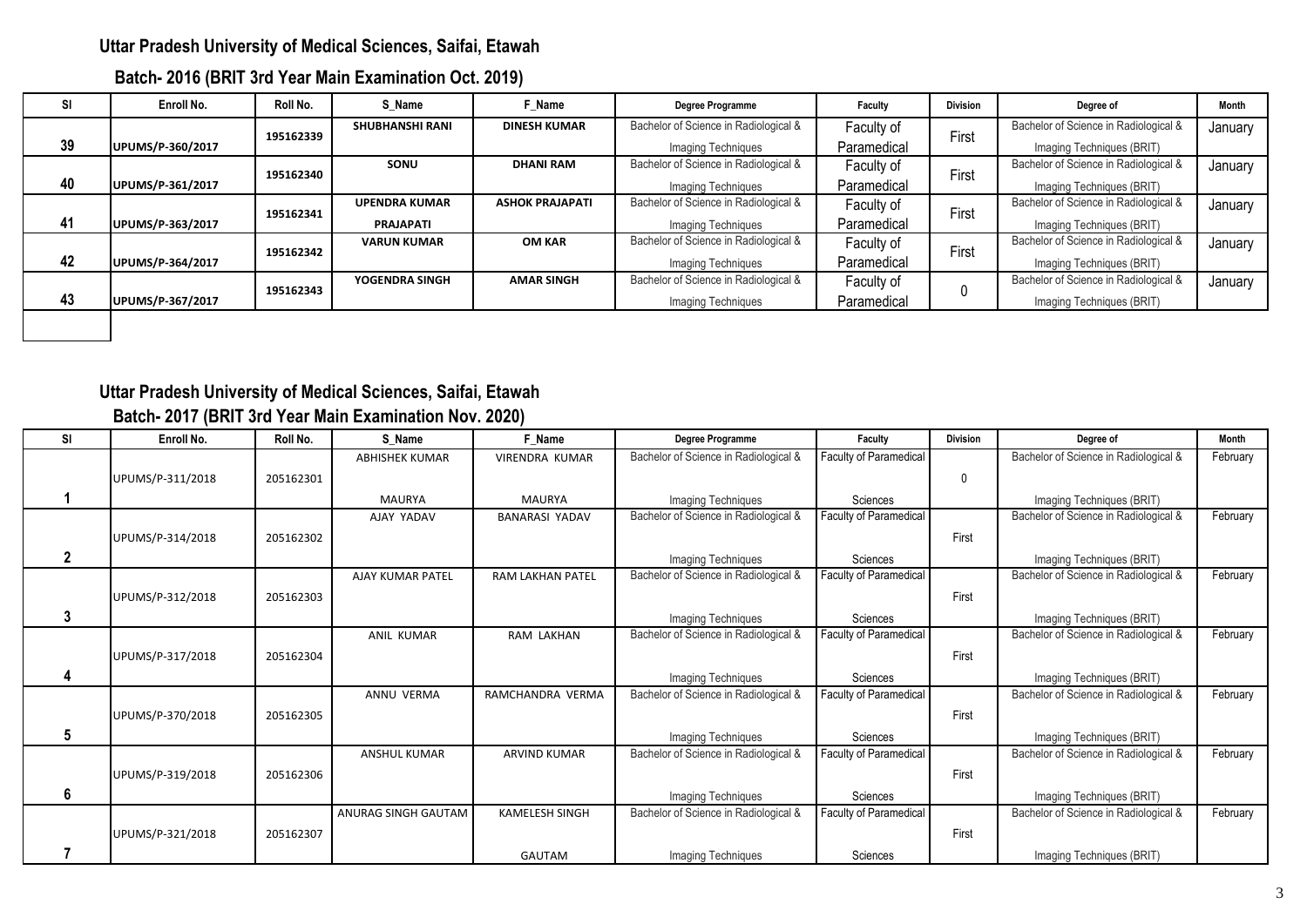| SI | Enroll No.       | Roll No.  | S Name                | F Name                  | Degree Programme                                            | Faculty                                   | <b>Division</b> | Degree of                                                          | Month    |
|----|------------------|-----------|-----------------------|-------------------------|-------------------------------------------------------------|-------------------------------------------|-----------------|--------------------------------------------------------------------|----------|
|    |                  |           | ANUSHKA CHAUHAN       | <b>SHAILENDRA SINGH</b> | Bachelor of Science in Radiological &                       | <b>Faculty of Paramedical</b>             |                 | Bachelor of Science in Radiological &                              | February |
|    | UPUMS/P-322/2018 | 205162308 |                       |                         |                                                             |                                           | First           |                                                                    |          |
| 8  |                  |           |                       | CHAUHAN                 | Imaging Techniques                                          | Sciences                                  |                 | Imaging Techniques (BRIT)                                          |          |
|    |                  |           | DEEKSHA JAISWAL       | SHIV KUMAR JAISWAL      | Bachelor of Science in Radiological &                       | <b>Faculty of Paramedical</b>             |                 | Bachelor of Science in Radiological &                              | February |
|    | UPUMS/P-324/2018 | 205162309 |                       |                         |                                                             |                                           | First           |                                                                    |          |
| 9  |                  |           |                       |                         | Imaging Techniques                                          | Sciences                                  |                 | Imaging Techniques (BRIT)                                          |          |
|    |                  |           | <b>DIGVIJAY SINGH</b> | LALCHAND SINGH          | Bachelor of Science in Radiological &                       | <b>Faculty of Paramedical</b>             |                 | Bachelor of Science in Radiological &                              | February |
|    | UPUMS/P-325/2018 | 205162310 |                       |                         |                                                             |                                           | First           |                                                                    |          |
| 10 |                  |           |                       |                         | Imaging Techniques                                          | Sciences                                  |                 | Imaging Techniques (BRIT)                                          |          |
|    |                  |           | HARSH KUMAR SAXENA    | D C DAS                 | Bachelor of Science in Radiological &                       | Faculty of Paramedical                    |                 | Bachelor of Science in Radiological &                              | February |
|    | UPUMS/P-328/2018 | 205162311 |                       |                         |                                                             |                                           | $\pmb{0}$       |                                                                    |          |
| 11 |                  |           |                       |                         | Imaging Techniques                                          | Sciences                                  |                 | Imaging Techniques (BRIT)                                          |          |
|    |                  |           | <b>JAYKISHAN</b>      | <b>RAJESH SINGH</b>     | Bachelor of Science in Radiological &                       | Faculty of Paramedical                    |                 | Bachelor of Science in Radiological &                              | February |
|    | UPUMS/P-329/2018 | 205162312 |                       |                         |                                                             |                                           | First           |                                                                    |          |
| 12 |                  |           |                       |                         |                                                             |                                           |                 |                                                                    |          |
|    |                  |           | JITENDRA KUMAR        | JEEYA RAM               | Imaging Techniques<br>Bachelor of Science in Radiological & | Sciences<br><b>Faculty of Paramedical</b> |                 | Imaging Techniques (BRIT)<br>Bachelor of Science in Radiological & | February |
|    |                  |           |                       |                         |                                                             |                                           |                 |                                                                    |          |
|    | UPUMS/P-330/2018 | 205162313 |                       |                         |                                                             |                                           | First           |                                                                    |          |
| 13 |                  |           |                       |                         | Imaging Techniques                                          | Sciences                                  |                 | Imaging Techniques (BRIT)                                          |          |
|    |                  |           | KAMLESH YADAV         | <b>DAULAT LAL</b>       | Bachelor of Science in Radiological &                       | Faculty of Paramedical                    |                 | Bachelor of Science in Radiological &                              | February |
|    | UPUMS/P-331/2018 | 205162314 |                       |                         |                                                             |                                           | First           |                                                                    |          |
| 14 |                  |           |                       |                         | Imaging Techniques                                          | Sciences                                  |                 | Imaging Techniques (BRIT)                                          |          |
|    |                  |           | KANHAIYA LAL          | <b>KODAI</b>            | Bachelor of Science in Radiological &                       | <b>Faculty of Paramedical</b>             |                 | Bachelor of Science in Radiological &                              | February |
|    | UPUMS/P-332/2018 | 205162315 |                       |                         |                                                             |                                           | $\mathbf 0$     |                                                                    |          |
| 15 |                  |           |                       |                         | Imaging Techniques                                          | Sciences                                  |                 | Imaging Techniques (BRIT)                                          |          |
|    |                  |           | KHUSHBU NIGAM         | ANIL NIGAM              | Bachelor of Science in Radiological &                       | Faculty of Paramedical                    |                 | Bachelor of Science in Radiological &                              | February |
|    | UPUMS/P-333/2018 | 205162316 |                       |                         |                                                             |                                           | $\mathbf 0$     |                                                                    |          |
| 16 |                  |           |                       |                         | Imaging Techniques                                          | Sciences                                  |                 | Imaging Techniques (BRIT)                                          |          |
|    |                  |           | <b>KIRAN YADAV</b>    | SATYAPAL SINGH YADAV    | Bachelor of Science in Radiological &                       | Faculty of Paramedical                    |                 | Bachelor of Science in Radiological &                              | February |
|    | UPUMS/P-334/2018 | 205162317 |                       |                         |                                                             |                                           | First           |                                                                    |          |
| 17 |                  |           |                       |                         | Imaging Techniques                                          | Sciences                                  |                 | Imaging Techniques (BRIT)                                          |          |
|    |                  |           | <b>KM POOJA</b>       | <b>GANESH KUMAR</b>     | Bachelor of Science in Radiological &                       | Faculty of Paramedical                    |                 | Bachelor of Science in Radiological &                              | February |
|    | UPUMS/P-336/2018 | 205162318 |                       |                         |                                                             |                                           | First           |                                                                    |          |
| 18 |                  |           |                       |                         | Imaging Techniques                                          | Sciences                                  |                 | Imaging Techniques (BRIT)                                          |          |
|    |                  |           | <b>KM DHWONI</b>      | <b>SEWANT</b>           | Bachelor of Science in Radiological &                       | <b>Faculty of Paramedical</b>             |                 | Bachelor of Science in Radiological &                              | February |
|    | UPUMS/P-335/2018 | 205162319 |                       |                         |                                                             |                                           | First           |                                                                    |          |
| 19 |                  |           |                       |                         |                                                             |                                           |                 |                                                                    |          |
|    |                  |           |                       |                         | <b>Imaging Techniques</b>                                   | Sciences                                  |                 | Imaging Techniques (BRIT)                                          |          |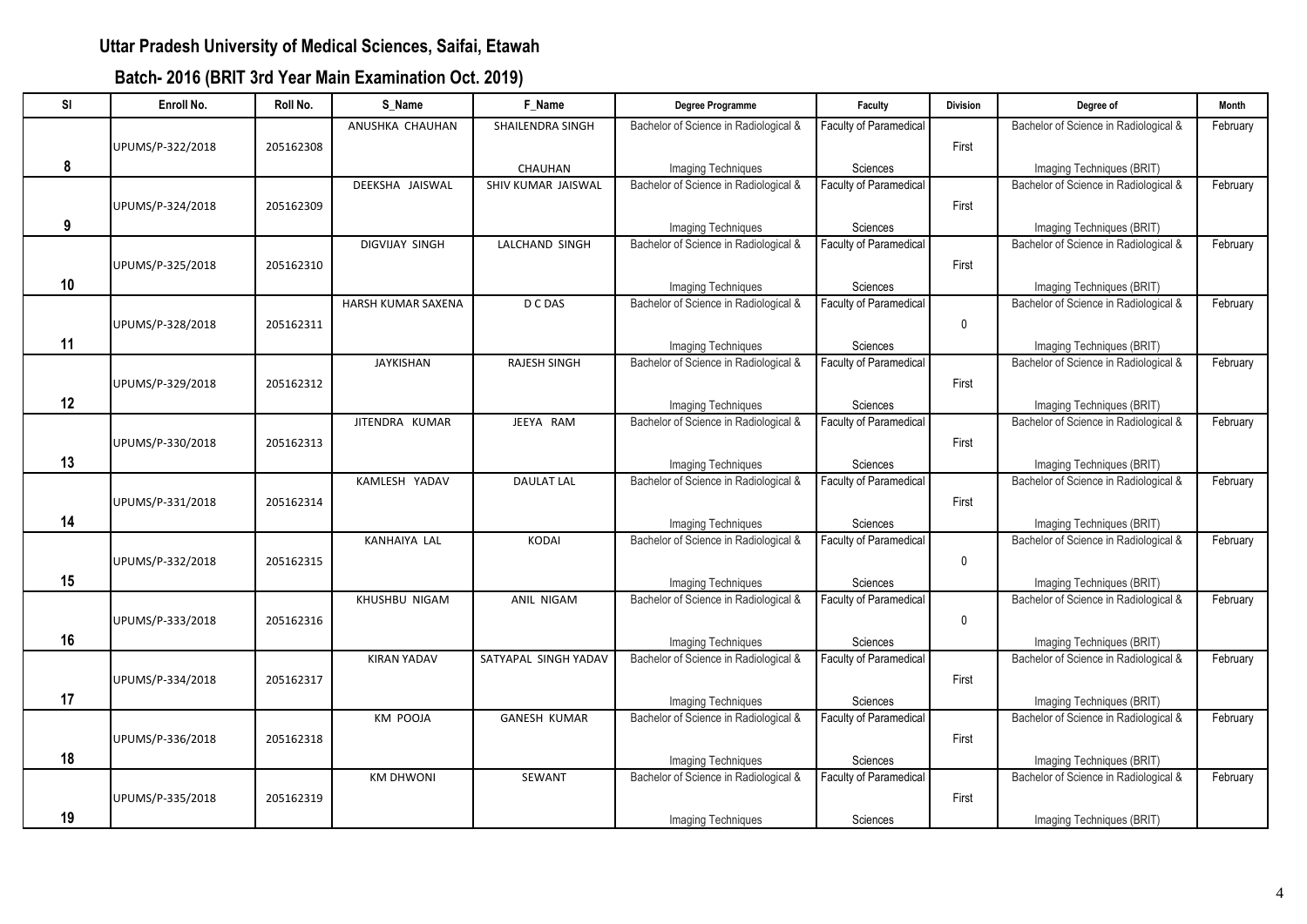| SI | Enroll No.       | Roll No.  | S_Name                    | F_Name                    | Degree Programme                      | Faculty                       | <b>Division</b> | Degree of                             | Month    |
|----|------------------|-----------|---------------------------|---------------------------|---------------------------------------|-------------------------------|-----------------|---------------------------------------|----------|
|    |                  |           | <b>KOMAL SNGH</b>         | <b>KANTI SINGH</b>        | Bachelor of Science in Radiological & | Faculty of Paramedical        |                 | Bachelor of Science in Radiological & | February |
|    | UPUMS/P-337/2018 | 205162320 |                           |                           |                                       |                               | First           |                                       |          |
| 20 |                  |           |                           |                           | Imaging Techniques                    | Sciences                      |                 | Imaging Techniques (BRIT)             |          |
|    |                  |           | <b>KRASHNA KANT PATEL</b> | SARJU PRASAD PATEL        | Bachelor of Science in Radiological & | Faculty of Paramedical        |                 | Bachelor of Science in Radiological & | February |
|    | UPUMS/P-338/2018 | 205162321 |                           |                           |                                       |                               | First           |                                       |          |
| 21 |                  |           |                           |                           | <b>Imaging Techniques</b>             | Sciences                      |                 | Imaging Techniques (BRIT)             |          |
|    |                  |           | <b>MOHINI KUMARI</b>      | <b>SURESH CHAND YADAV</b> | Bachelor of Science in Radiological & | <b>Faculty of Paramedical</b> |                 | Bachelor of Science in Radiological & | February |
|    | UPUMS/P-339/2018 | 205162322 |                           |                           |                                       |                               | First           |                                       |          |
| 22 |                  |           |                           |                           | Imaging Techniques                    | Sciences                      |                 | Imaging Techniques (BRIT)             |          |
|    |                  |           | NAINCY GOLUS              | SATISH KUMAR GOLUS        | Bachelor of Science in Radiological & | <b>Faculty of Paramedical</b> |                 | Bachelor of Science in Radiological & | February |
|    | UPUMS/P-340/2018 | 205162323 |                           |                           |                                       |                               | First           |                                       |          |
| 23 |                  |           |                           |                           | Imaging Techniques                    | Sciences                      |                 | Imaging Techniques (BRIT)             |          |
|    |                  |           | <b>NARSINGH PATEL</b>     | <b>CHHAVINATH</b>         | Bachelor of Science in Radiological & | <b>Faculty of Paramedical</b> |                 | Bachelor of Science in Radiological & | February |
|    | UPUMS/P-346/2017 | 205162324 |                           |                           |                                       |                               | First           |                                       |          |
| 24 |                  |           |                           |                           | Imaging Techniques                    | Sciences                      |                 | Imaging Techniques (BRIT)             |          |
|    |                  |           | NAVNEET KUMAR SINGH       | <b>BIRENDRA SINGH</b>     | Bachelor of Science in Radiological & | <b>Faculty of Paramedical</b> |                 | Bachelor of Science in Radiological & | February |
|    | UPUMS/P-341/2018 | 205162325 |                           |                           |                                       |                               | First           |                                       |          |
| 25 |                  |           |                           |                           | Imaging Techniques                    | Sciences                      |                 | Imaging Techniques (BRIT)             |          |
|    |                  |           | <b>NEHA GUPTA</b>         | RAKESH KUMAR              | Bachelor of Science in Radiological & | <b>Faculty of Paramedical</b> |                 | Bachelor of Science in Radiological & | February |
|    | UPUMS/P-342/2018 | 205162326 |                           |                           |                                       |                               | First           |                                       |          |
| 26 |                  |           |                           |                           | Imaging Techniques                    | Sciences                      |                 | Imaging Techniques (BRIT)             |          |
|    |                  |           | NIRAJ KUMAR               | <b>RAKESH KUMAR</b>       | Bachelor of Science in Radiological & | <b>Faculty of Paramedical</b> |                 | Bachelor of Science in Radiological & | February |
|    | UPUMS/P-343/2018 | 205162327 |                           |                           |                                       |                               | $\mathbf 0$     |                                       |          |
| 27 |                  |           | SHRIVASTAV                | SHRIVASTAV                | Imaging Techniques                    | Sciences                      |                 | Imaging Techniques (BRIT)             |          |
|    |                  |           | RAHUL KUMAR               | <b>GENDA LAL</b>          | Bachelor of Science in Radiological & | <b>Faculty of Paramedical</b> |                 | Bachelor of Science in Radiological & | February |
|    | UPUMS/P-347/2018 | 205162328 |                           |                           |                                       |                               | $\mathbf 0$     |                                       |          |
| 28 |                  |           |                           |                           | Imaging Techniques                    | Sciences                      |                 | Imaging Techniques (BRIT)             |          |
|    |                  |           | RAJENDRA KUMAR            | SHEETLA PRASAD            | Bachelor of Science in Radiological & | Faculty of Paramedical        |                 | Bachelor of Science in Radiological & | February |
|    | UPUMS/P-344/2018 | 205162329 |                           |                           |                                       |                               | First           |                                       |          |
| 29 |                  |           |                           |                           | Imaging Techniques                    | Sciences                      |                 | Imaging Techniques (BRIT)             |          |
|    |                  |           | <b>RAJIV KUMAR GUPTA</b>  | <b>BHAI LAL GUPTA</b>     | Bachelor of Science in Radiological & | <b>Faculty of Paramedical</b> |                 | Bachelor of Science in Radiological & | February |
|    | UPUMS/P-345/2018 | 205162330 |                           |                           |                                       |                               | First           |                                       |          |
| 30 |                  |           |                           |                           | Imaging Techniques                    | Sciences                      |                 | Imaging Techniques (BRIT)             |          |
|    |                  |           | RAJKUMAR NISHAD           | SARAYU NISHAD             | Bachelor of Science in Radiological & | Faculty of Paramedical        |                 | Bachelor of Science in Radiological & | February |
|    | UPUMS/P-346/2018 | 205162331 |                           |                           |                                       |                               | $\mathbf 0$     |                                       |          |
| 31 |                  |           |                           |                           | <b>Imaging Techniques</b>             | Sciences                      |                 | Imaging Techniques (BRIT)             |          |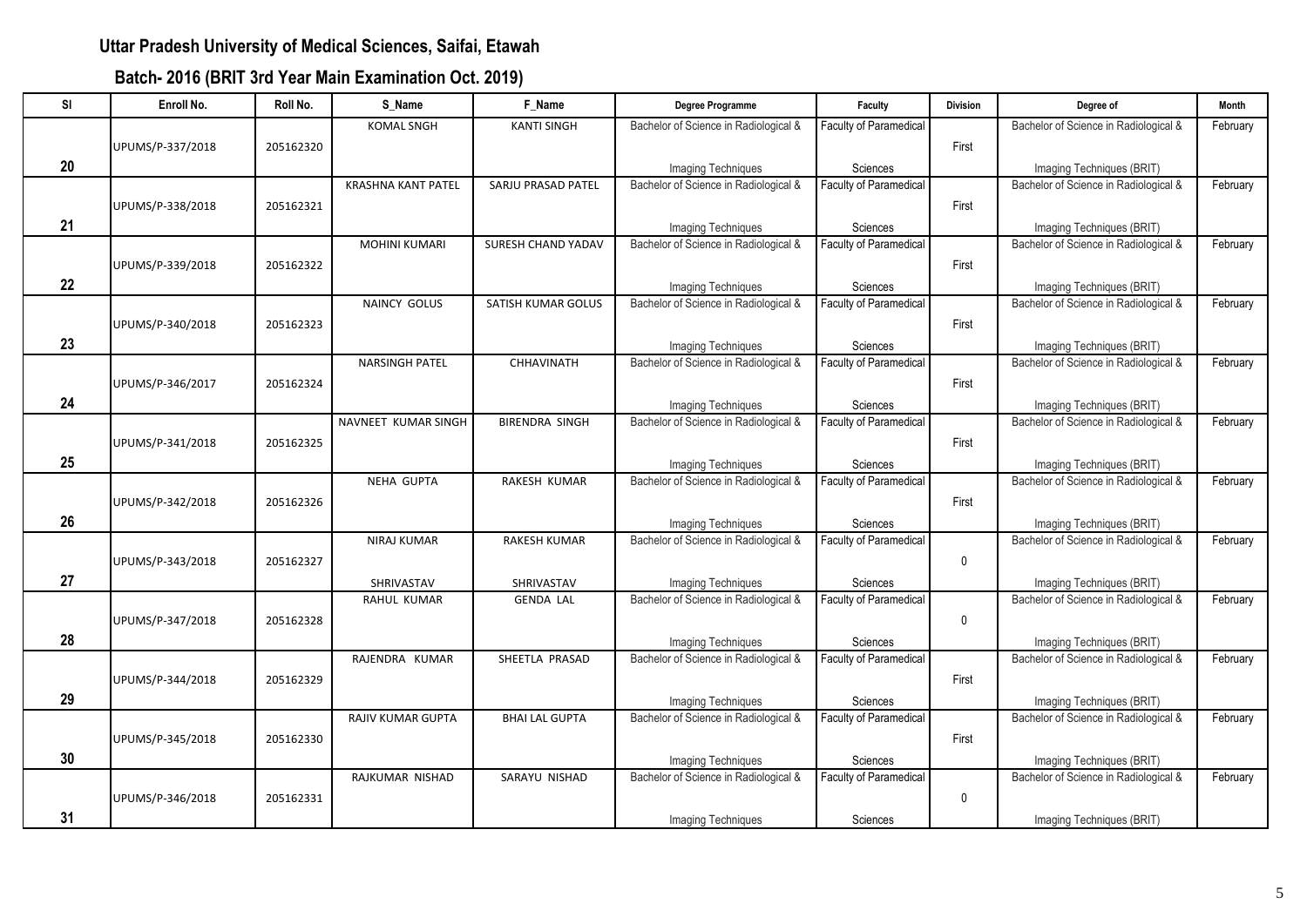| <b>SI</b> | Enroll No.       | Roll No.  | S Name                     | F Name                | Degree Programme                      | Faculty                       | <b>Division</b> | Dearee of                             | <b>Month</b> |
|-----------|------------------|-----------|----------------------------|-----------------------|---------------------------------------|-------------------------------|-----------------|---------------------------------------|--------------|
|           |                  |           | RAVINDRA KUMAR             | MOTI LAL              | Bachelor of Science in Radiological & | Faculty of Paramedical        |                 | Bachelor of Science in Radiological & | February     |
|           | UPUMS/P-349/2018 | 205162332 |                            |                       |                                       |                               | $\mathbf 0$     |                                       |              |
| 32        |                  |           |                            |                       | Imaging Techniques                    | Sciences                      |                 | Imaging Techniques (BRIT)             |              |
|           |                  |           | REEMA CHAUDHARY            | <b>RAM KISHORE</b>    | Bachelor of Science in Radiological & | Faculty of Paramedical        |                 | Bachelor of Science in Radiological & | February     |
|           | UPUMS/P-350/2018 | 205162333 |                            |                       |                                       |                               | First           |                                       |              |
| 33        |                  |           |                            |                       | Imaging Techniques                    | Sciences                      |                 | Imaging Techniques (BRIT)             |              |
|           |                  |           | RICHA RAJPUT               | MAHESH RAJPUT         | Bachelor of Science in Radiological & | <b>Faculty of Paramedical</b> |                 | Bachelor of Science in Radiological & | February     |
|           | UPUMS/P-351/2018 | 205162334 |                            |                       |                                       |                               | First           |                                       |              |
| 34        |                  |           |                            |                       | <b>Imaging Techniques</b>             | Sciences                      |                 | Imaging Techniques (BRIT)             |              |
|           |                  |           | RICHA YADAV                | HARINATH SINGH        | Bachelor of Science in Radiological & | Faculty of Paramedical        |                 | Bachelor of Science in Radiological & | February     |
|           | UPUMS/P-352/2018 | 205162335 |                            |                       |                                       |                               | First           |                                       |              |
| 35        |                  |           |                            |                       | <b>Imaging Techniques</b>             | Sciences                      |                 | Imaging Techniques (BRIT)             |              |
|           |                  |           | RIYA VERMA                 | <b>HP VERMA</b>       | Bachelor of Science in Radiological & | <b>Faculty of Paramedical</b> |                 | Bachelor of Science in Radiological & | February     |
|           | UPUMS/P-353/2018 | 205162336 |                            |                       |                                       |                               | First           |                                       |              |
| 36        |                  |           |                            |                       | <b>Imaging Techniques</b>             | Sciences                      |                 | Imaging Techniques (BRIT)             |              |
|           |                  |           | ROSHANI BEGUM              | MOHD IQBAL KHAN       | Bachelor of Science in Radiological & | Faculty of Paramedical        |                 | Bachelor of Science in Radiological & | February     |
|           | UPUMS/P-348/2018 | 205162337 |                            |                       |                                       |                               | First           |                                       |              |
| 37        |                  |           |                            |                       | Imaging Techniques                    | Sciences                      |                 | Imaging Techniques (BRIT)             |              |
|           |                  |           | <b>SANDEEP KUMAR</b>       | RAM AVADH PRAJAPATI   | Bachelor of Science in Radiological & | <b>Faculty of Paramedical</b> |                 | Bachelor of Science in Radiological & | February     |
|           | UPUMS/P-354/2018 | 205162338 |                            |                       |                                       |                               | First           |                                       |              |
| 38        |                  |           | PRAJAPATI                  |                       | Imaging Techniques                    | Sciences                      |                 | Imaging Techniques (BRIT)             |              |
|           |                  |           | <b>SANDESH KUMAR GUPTA</b> | OM PRAKASH GUPTA      | Bachelor of Science in Radiological & | <b>Faculty of Paramedical</b> |                 | Bachelor of Science in Radiological & | February     |
|           | UPUMS/P-355/2018 | 205162339 |                            |                       |                                       |                               | First           |                                       |              |
| 39        |                  |           |                            |                       | Imaging Techniques                    | Sciences                      |                 | Imaging Techniques (BRIT)             |              |
|           |                  |           | SANJEEV KUMAR              | RAM PYARE             | Bachelor of Science in Radiological & | <b>Faculty of Paramedical</b> |                 | Bachelor of Science in Radiological & | February     |
|           | UPUMS/P-356/2018 | 205162340 |                            |                       |                                       |                               | First           |                                       |              |
| 40        |                  |           |                            |                       | Imaging Techniques                    | Sciences                      |                 | Imaging Techniques (BRIT)             |              |
|           |                  |           | SAPNA SAHU                 | DEEP CHANDRA SAHU     | Bachelor of Science in Radiological & | <b>Faculty of Paramedical</b> |                 | Bachelor of Science in Radiological & | February     |
|           | UPUMS/P-357/2018 | 205162341 |                            |                       |                                       |                               | First           |                                       |              |
| 41        |                  |           |                            |                       | Imaging Techniques                    | Sciences                      |                 | Imaging Techniques (BRIT)             |              |
|           |                  |           | SATYAM VERMA               | UMA SHANKER           | Bachelor of Science in Radiological & | <b>Faculty of Paramedical</b> |                 | Bachelor of Science in Radiological & | February     |
|           | UPUMS/P-358/2018 | 205162342 |                            |                       |                                       |                               | First           |                                       |              |
| 42        |                  |           |                            |                       | Imaging Techniques                    | Sciences                      |                 | Imaging Techniques (BRIT)             |              |
|           |                  |           | SHALINI SINGH              | <b>VEER PAL SINGH</b> | Bachelor of Science in Radiological & | Faculty of Paramedical        |                 | Bachelor of Science in Radiological & | February     |
|           | UPUMS/P-360/2018 | 205162343 |                            |                       |                                       |                               | $\mathbf 0$     |                                       |              |
| 43        |                  |           |                            |                       | <b>Imaging Techniques</b>             | Sciences                      |                 | Imaging Techniques (BRIT)             |              |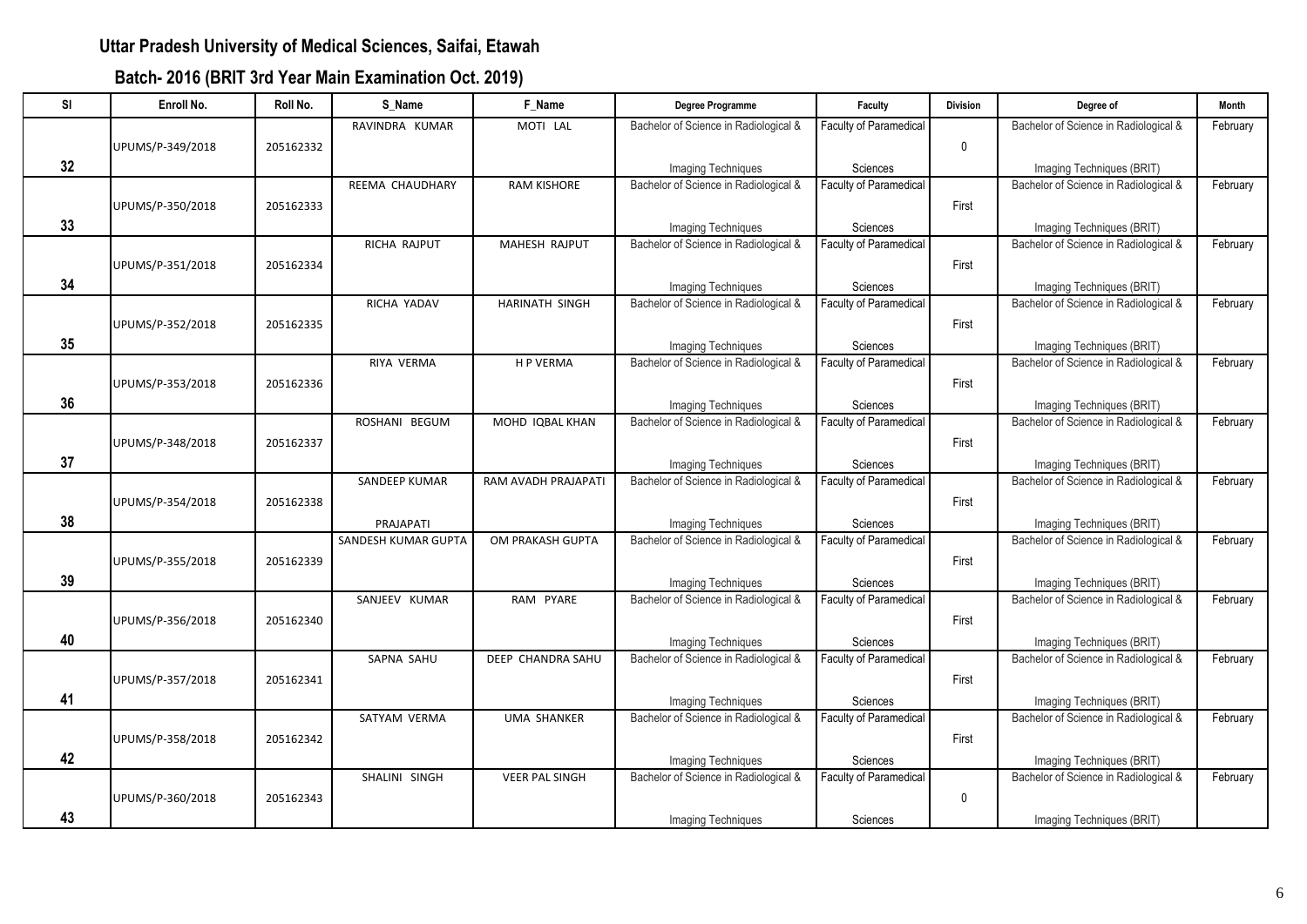| SI | Enroll No.       | Roll No.  | S Name                    | F Name                     | Degree Programme                      | Faculty                       | <b>Division</b> | Degree of                             | Month    |
|----|------------------|-----------|---------------------------|----------------------------|---------------------------------------|-------------------------------|-----------------|---------------------------------------|----------|
|    |                  |           | SHIVAM KUMAR              | RAKESH KUMAR               | Bachelor of Science in Radiological & | Faculty of Paramedical        |                 | Bachelor of Science in Radiological & | February |
|    | UPUMS/P-361/2018 | 205162344 |                           |                            |                                       |                               | $\mathbf 0$     |                                       |          |
| 44 |                  |           |                           |                            | <b>Imaging Techniques</b>             | Sciences                      |                 | Imaging Techniques (BRIT)             |          |
|    |                  |           | SHUBHAM                   | <b>BABU RAM</b>            | Bachelor of Science in Radiological & | Faculty of Paramedical        |                 | Bachelor of Science in Radiological & | February |
|    | UPUMS/P-362/2018 | 205162345 |                           |                            |                                       |                               | First           |                                       |          |
| 45 |                  |           |                           |                            | <b>Imaging Techniques</b>             | Sciences                      |                 | Imaging Techniques (BRIT)             |          |
|    |                  |           | SONOO SHARMA              | ANIL KUMAR                 | Bachelor of Science in Radiological & | <b>Faculty of Paramedical</b> |                 | Bachelor of Science in Radiological & | February |
|    | UPUMS/P-363/2018 | 205162346 |                           |                            |                                       |                               | First           |                                       |          |
| 46 |                  |           |                           |                            | Imaging Techniques                    | Sciences                      |                 | Imaging Techniques (BRIT)             |          |
|    |                  |           | <b>SUNIL KUMAR</b>        | RAM BHAROSE LAL            | Bachelor of Science in Radiological & | <b>Faculty of Paramedical</b> |                 | Bachelor of Science in Radiological & | February |
|    | UPUMS/P-364/2018 | 205162347 |                           |                            |                                       |                               | First           |                                       |          |
| 47 |                  |           |                           |                            | Imaging Techniques                    | Sciences                      |                 | Imaging Techniques (BRIT)             |          |
|    |                  |           | <b>UDAY PRATAP SINGH</b>  | <b>ASHOK SINGH YADAV</b>   | Bachelor of Science in Radiological & | <b>Faculty of Paramedical</b> |                 | Bachelor of Science in Radiological & | February |
|    | UPUMS/P-365/2018 | 205162348 |                           |                            |                                       |                               | $\mathbf 0$     |                                       |          |
| 48 |                  |           |                           |                            | Imaging Techniques                    | Sciences                      |                 | Imaging Techniques (BRIT)             |          |
|    |                  |           | <b>VIVEK PANDEY</b>       | <b>VIJAY PRATAP PANDEY</b> | Bachelor of Science in Radiological & | <b>Faculty of Paramedical</b> |                 | Bachelor of Science in Radiological & | February |
|    | UPUMS/P-368/2018 | 205162349 |                           |                            |                                       |                               | First           |                                       |          |
| 49 |                  |           |                           |                            | Imaging Techniques                    | Sciences                      |                 | Imaging Techniques (BRIT)             |          |
|    |                  |           | YAMINI YADAV              | <b>BRIJ LAL YADAV</b>      | Bachelor of Science in Radiological & | <b>Faculty of Paramedical</b> |                 | Bachelor of Science in Radiological & | February |
|    | UPUMS/P-369/2018 | 205162350 |                           |                            |                                       |                               | First           |                                       |          |
| 50 |                  |           |                           |                            | Imaging Techniques                    | Sciences                      |                 | Imaging Techniques (BRIT)             |          |
|    |                  |           | <b>KM PRIYANKA RATHOR</b> | <b>SURENDRA RATHOR</b>     | Bachelor of Science in Radiological & | Faculty of Paramedical        |                 | Bachelor of Science in Radiological & | February |
|    | UPUMS/P-336/2017 | 205162351 |                           |                            |                                       |                               | First           |                                       |          |
| 51 |                  |           |                           |                            | Imaging Techniques                    | Sciences                      |                 | Imaging Techniques (BRIT)             |          |
|    |                  |           | <b>VISHAL KUMAR</b>       | RAVINDRA KHARAWAR          | Bachelor of Science in Radiological & | <b>Faculty of Paramedical</b> |                 | Bachelor of Science in Radiological & | February |
|    | UPUMS/P-366/2017 | 205162352 |                           |                            |                                       |                               | First           |                                       |          |
| 52 |                  |           | KHARAWAR                  |                            | Imaging Techniques                    | Sciences                      |                 | Imaging Techniques (BRIT)             |          |
|    |                  |           | <b>DILIP KUMAR</b>        | <b>HIRA LAL</b>            | Bachelor of Science in Radiological & | Faculty of Paramedical        |                 | Bachelor of Science in Radiological & | February |
|    | UPUMS/P-323/2017 | 205162353 |                           |                            |                                       |                               | $\mathbf 0$     |                                       |          |
| 53 |                  |           |                           |                            | Imaging Techniques                    | Sciences                      |                 | Imaging Techniques (BRIT)             |          |
|    |                  |           | <b>SHAGUN VERMA</b>       | JILEDAR SINGH              | Bachelor of Science in Radiological & | <b>Faculty of Paramedical</b> |                 | Bachelor of Science in Radiological & | February |
|    | UPUMS/P-359/2018 | 205162354 |                           |                            |                                       |                               | 0               |                                       |          |
| 54 |                  |           |                           |                            | Imaging Techniques                    | Sciences                      |                 | Imaging Techniques (BRIT)             |          |
|    |                  |           | SUDHANSHU SINGH           | <b>MAHESH PRATAP SINGH</b> | Bachelor of Science in Radiological & | Faculty of Paramedical        |                 | Bachelor of Science in Radiological & | February |
|    | UPUMS/P-362/2017 | 205162355 |                           |                            |                                       |                               | $\mathbf 0$     |                                       |          |
| 55 |                  |           |                           |                            | <b>Imaging Techniques</b>             | Sciences                      |                 | Imaging Techniques (BRIT)             |          |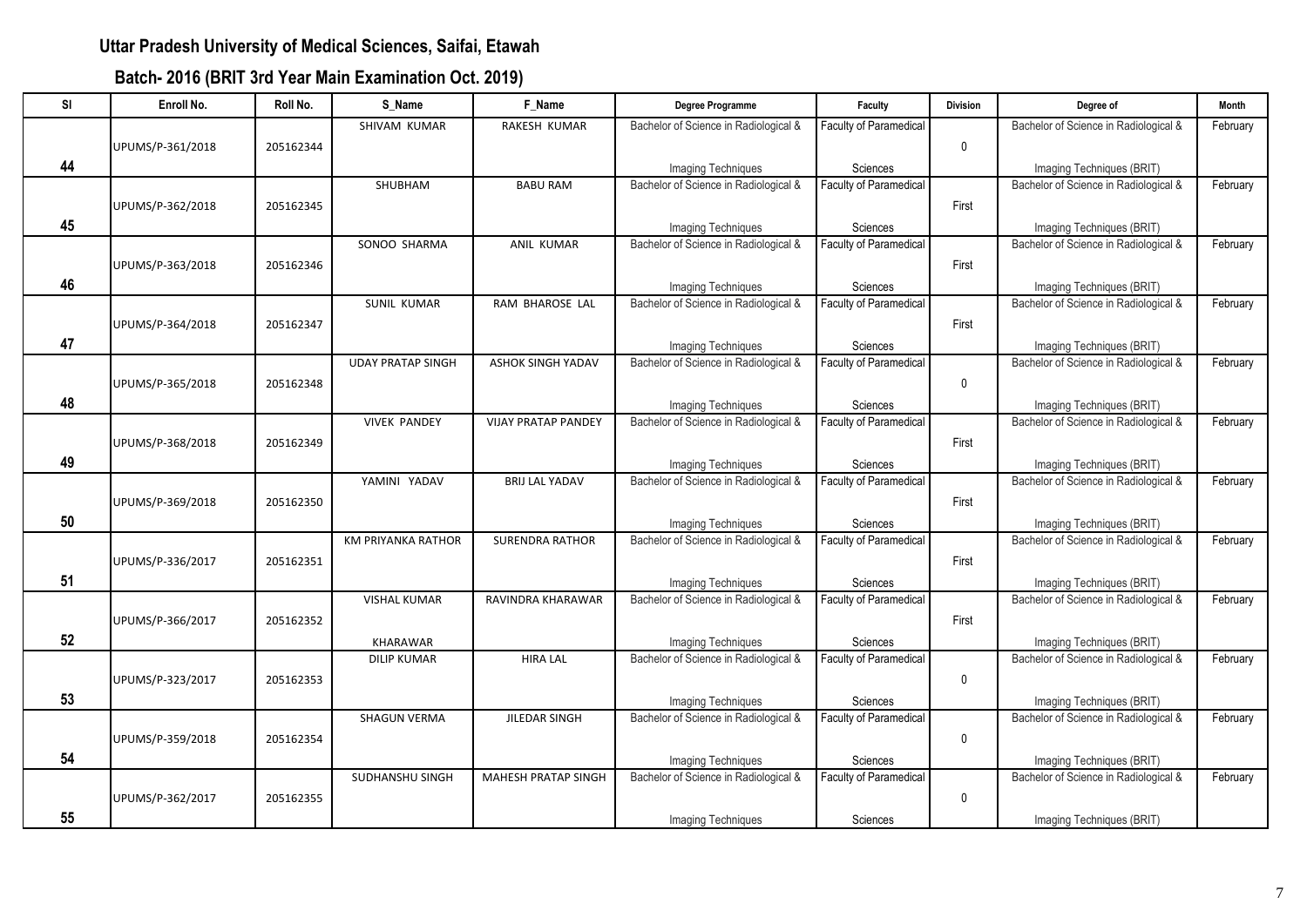| Year |  |
|------|--|
| 2020 |  |
| 2020 |  |
| 2020 |  |
| 2020 |  |
| 2020 |  |
| 2020 |  |
| 2020 |  |
| 2020 |  |
| 2020 |  |
| 2020 |  |
| 2020 |  |
| 2020 |  |
| 2020 |  |
| 2020 |  |
| 2020 |  |
| 2020 |  |
| 2020 |  |
| 2020 |  |
| 2020 |  |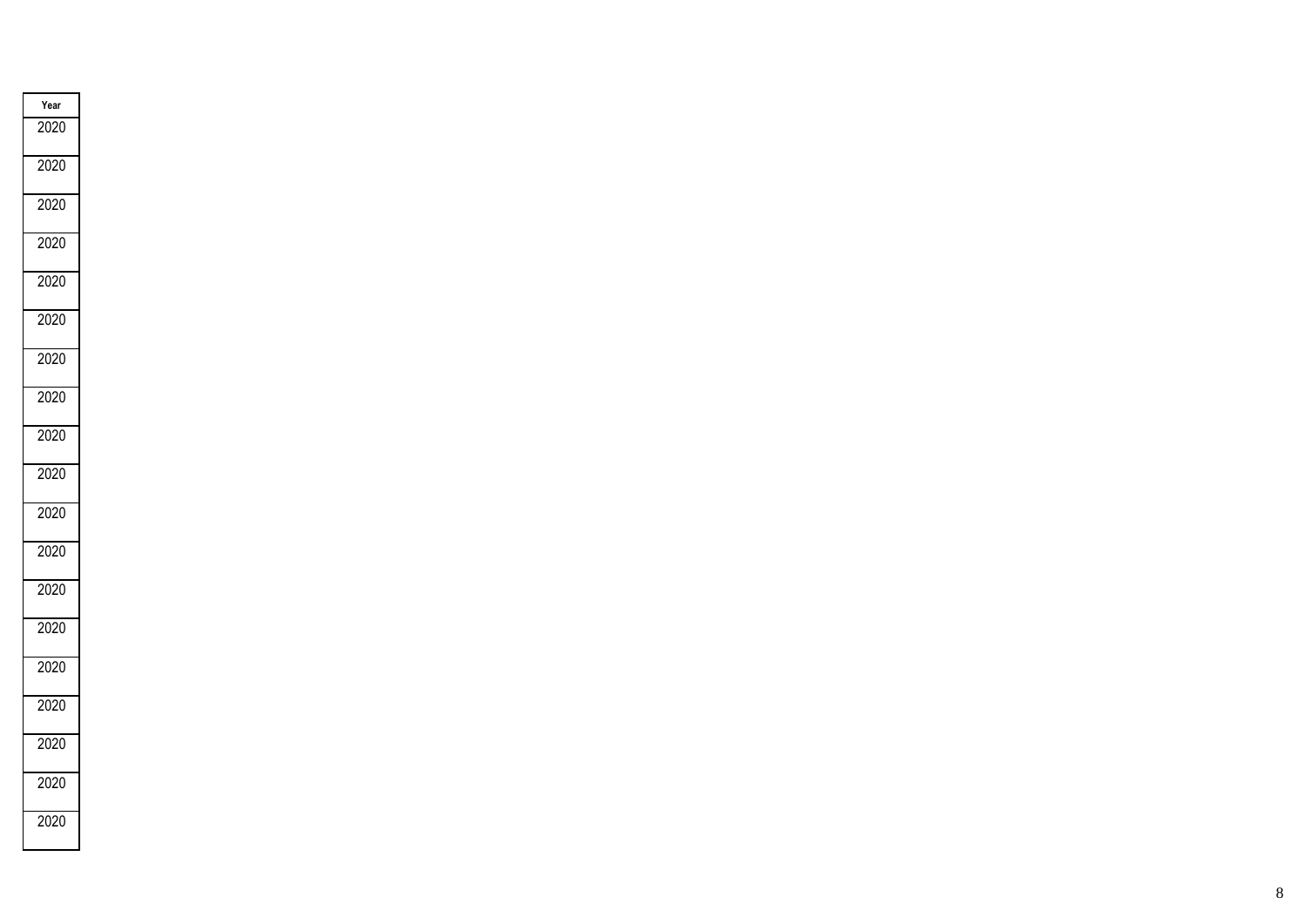| Year |  |
|------|--|
| 2020 |  |
| 2020 |  |
| 2020 |  |
| 2020 |  |
| 2020 |  |
| 2020 |  |
| 2020 |  |
| 2020 |  |
| 2020 |  |
| 2020 |  |
| 2020 |  |
| 2020 |  |
| 2020 |  |
| 2020 |  |
| 2020 |  |
| 2020 |  |
| 2020 |  |
| 2020 |  |
| 2020 |  |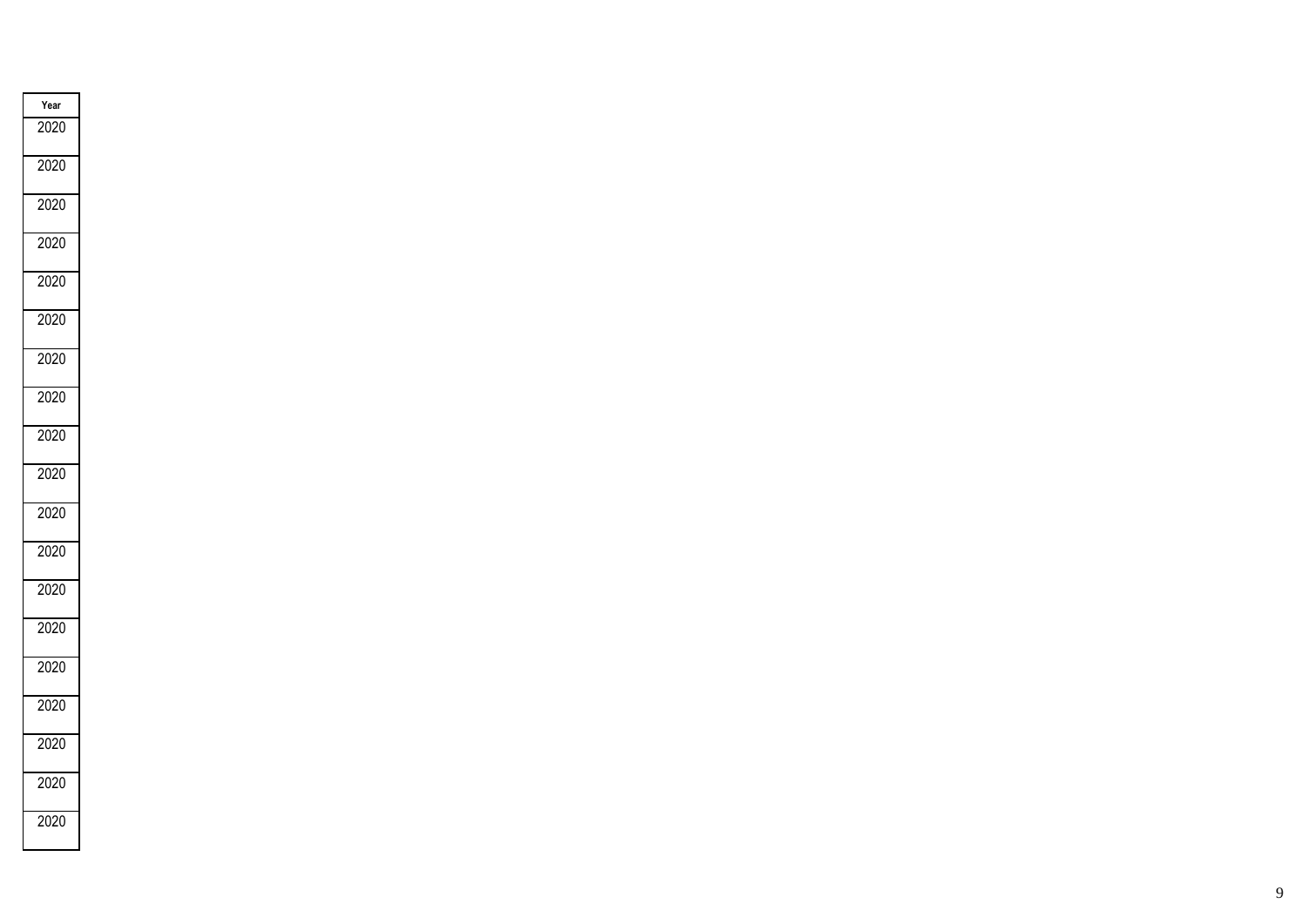| Year |
|------|
| 2020 |
| 2020 |
| 2020 |
| 2020 |
| 2020 |

| Year |
|------|
| 2021 |
| 2021 |
| 2021 |
| 2021 |
| 2021 |
| 2021 |
| 2021 |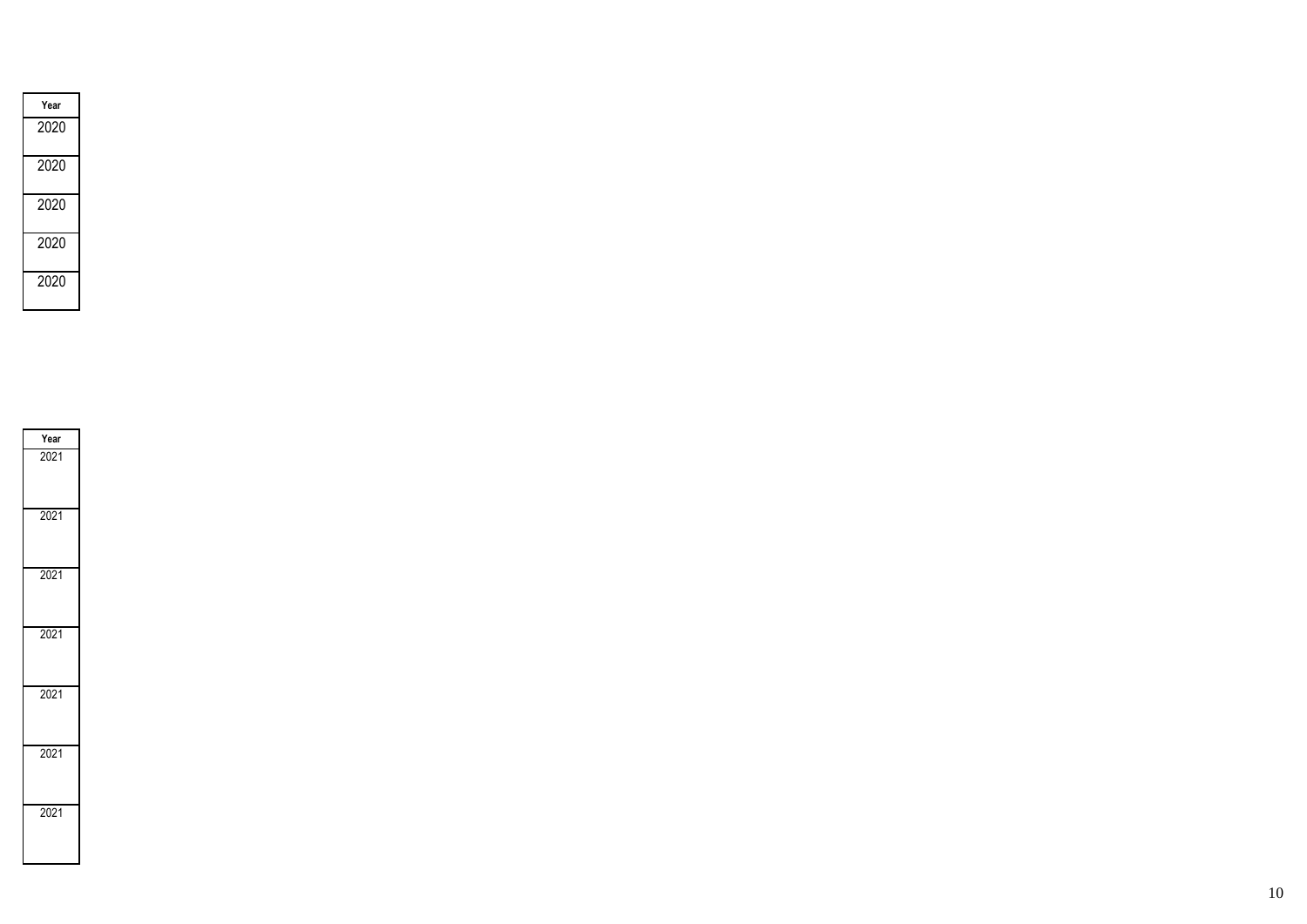| $\frac{Year}{2021}$ |  |
|---------------------|--|
|                     |  |
| 2021                |  |
| 2021                |  |
| 2021                |  |
| 2021                |  |
| 2021                |  |
| 2021                |  |
| 2021                |  |
| 2021                |  |
| 2021                |  |
| 2021                |  |
| 2021                |  |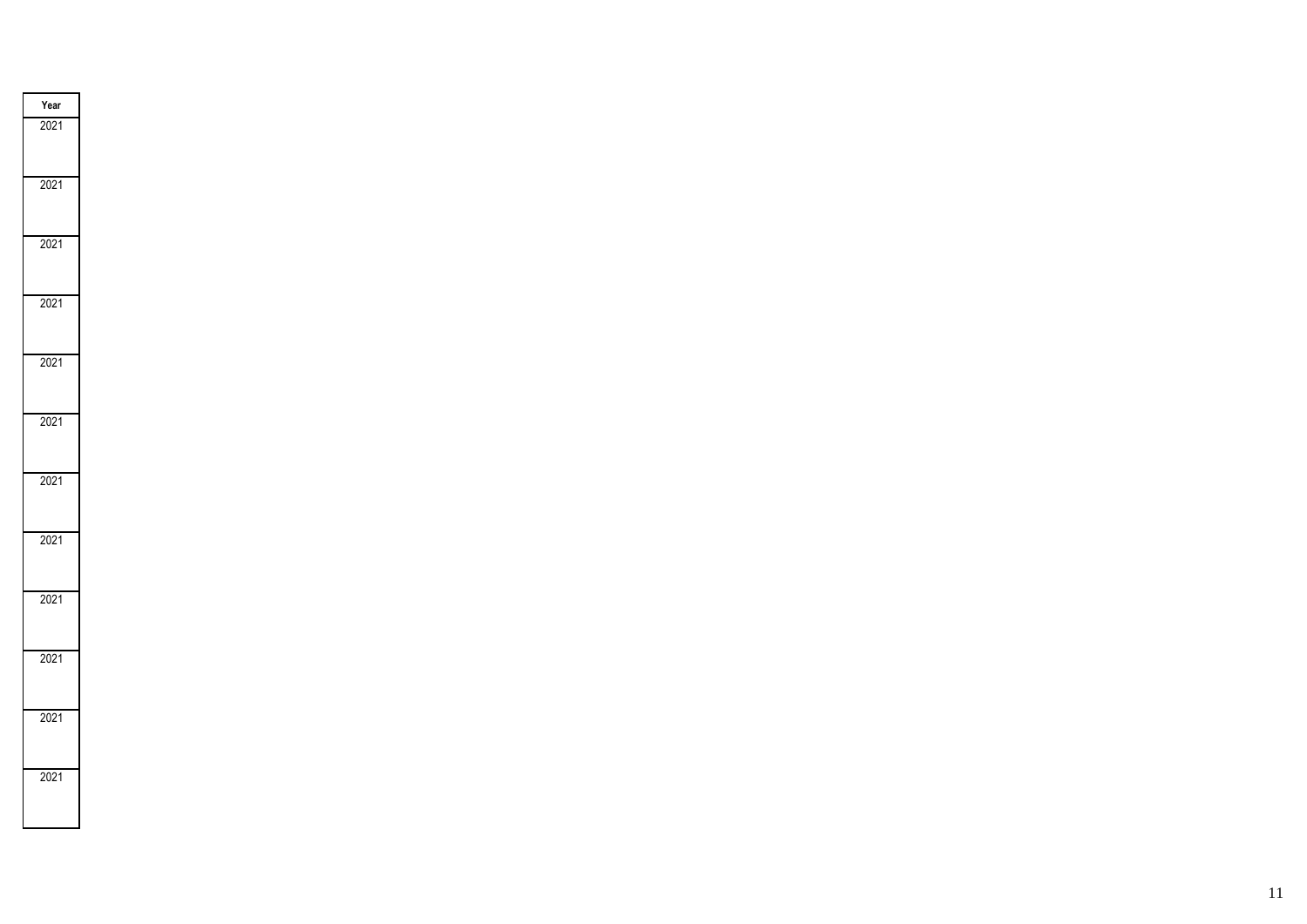| $\frac{Year}{2021}$ |  |
|---------------------|--|
|                     |  |
| 2021                |  |
| 2021                |  |
| 2021                |  |
| 2021                |  |
| 2021                |  |
| 2021                |  |
| 2021                |  |
| 2021                |  |
| 2021                |  |
| 2021                |  |
| 2021                |  |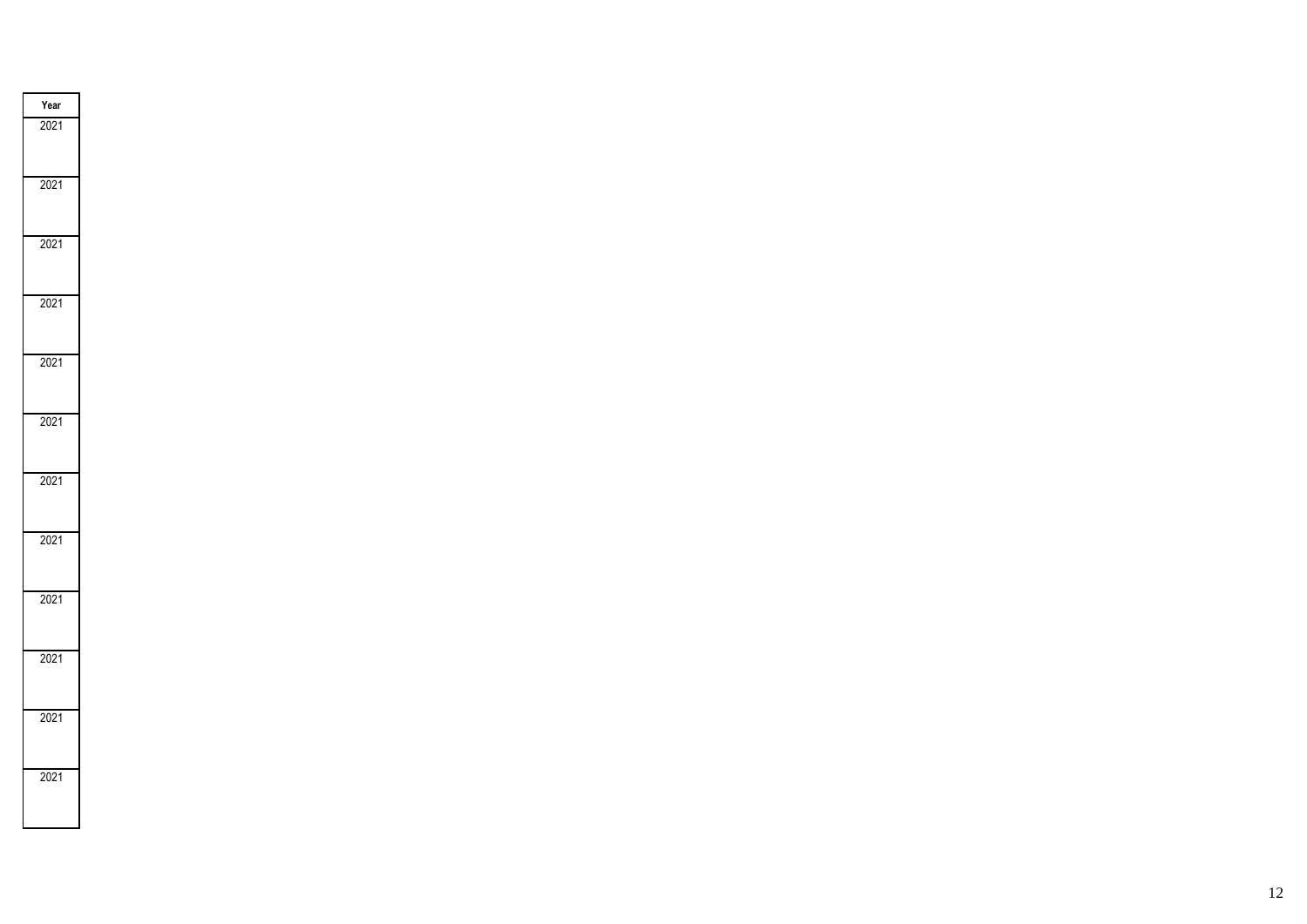| $\frac{Year}{2021}$ |  |
|---------------------|--|
|                     |  |
| 2021                |  |
| 2021                |  |
| 2021                |  |
| 2021                |  |
| 2021                |  |
| 2021                |  |
| 2021                |  |
| 2021                |  |
| 2021                |  |
| 2021                |  |
| 2021                |  |